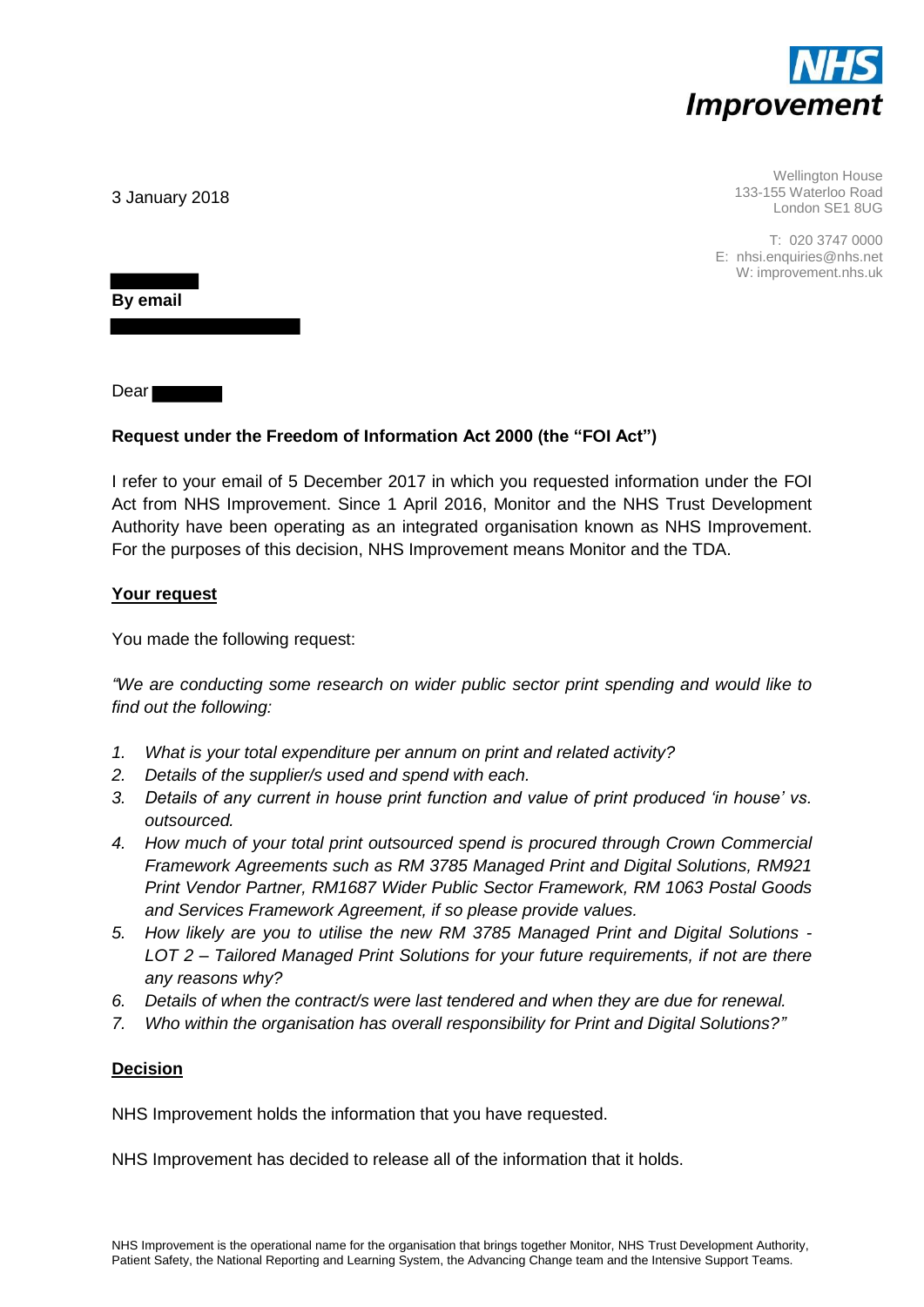## **Response**

1.

|                     | 2016/17    | April 2017 – October 2017 |
|---------------------|------------|---------------------------|
| Canon               | £63,970.53 | £104,110*                 |
| Xerox <sup>**</sup> | £54,000    | N/A                       |

\*Note, the uplift is due to all staff (Monitor and TDA, including new staff) being on the one network and using the multi-function devices.

\*\*These payments were made to the Department of Health (DH) as the TDA were recharged for using the contract DH held with Xerox.

- 2. See response provided for question 1.
- 3. N/A.
- 4. All devices, support and consumables regarding Multi Functional Devices is via CCS frameworks. We do not split spend by framework.
- 5. There is a solution in place and no requirement to change.
- 6. The majority of our fleet was bought in 2013 as Capex under the then CCS framework. Additions have been under Lot 1 of the current CCS framework.
- 7. The IT team have overall responsibility for Print and Digital solutions. The procurment team have overall responsibility for purchasing new devices.

## **Review rights**

If you consider that your request for information has not been properly handled or if you are otherwise dissatisfied with the outcome of your request, you can try to resolve this informally with the person who dealt with your request. If you remain dissatisfied, you may seek an internal review within NHS Improvement of the issue or the decision. A senior member of NHS Improvement's staff, who has not previously been involved with your request, will undertake that review.

If you are dissatisfied with the outcome of any internal review, you may complain to the Information Commissioner for a decision on whether your request for information has been dealt with in accordance with the FOI Act.

A request for an internal review should be submitted in writing to FOI Request Reviews, NHS Improvement, Wellington House, 133-155 Waterloo Road, London SE1 8UG or by email to nhsi.foi@nhs.net.